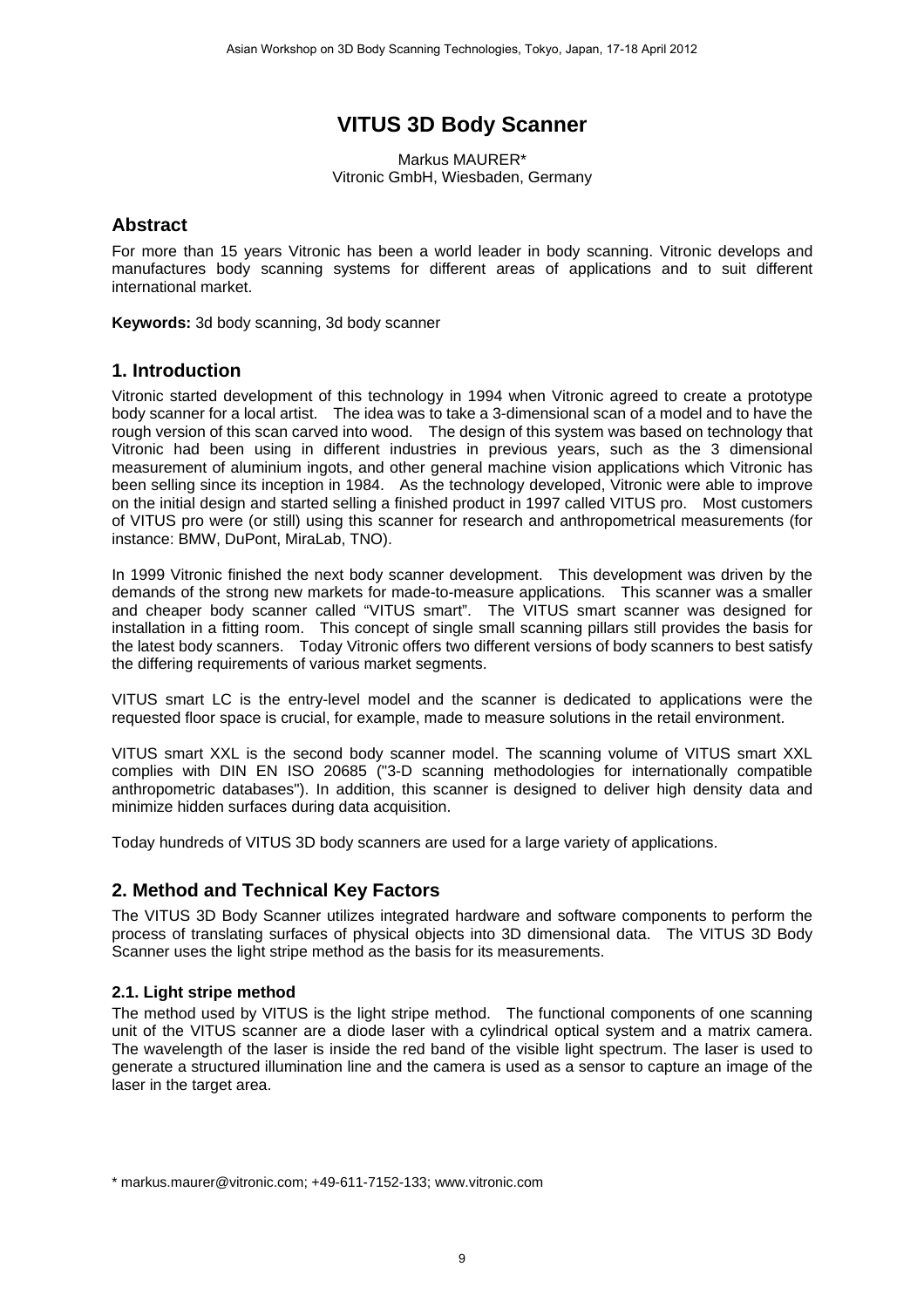

*Fig. 1. Light Stripe Method.* 

The laser produces a line of light that illuminates the region of interest, mounted on a movable device while the object remains stationary. The camera is also mounted on the moveable device at a specific position with a defined angle relative to the laser axis. The camera, or sensor, detects the light reflected from the object. Changes in the shape of the object surface cause the distance from the light point to the sensor to fluctuate.

The sensor then maps this distance onto a plane using x and y components. By means of a calibration procedure the scanning unit is able to translate these distances in mm values. By combining several planes it becomes possible to create a 3-dimentional image of the object.

#### **2.2. Body Scanner Layout**

Multiple scanning units are required since it is impossible for one scanning unit to scan an entire body. Each scanning unit can "see" only those parts of the object that are directed towards the camera. Several scanning units therefore have to be combined to scan the object from different directions. Each scanning unit is integrated into a pillar which provides the necessary vertical movement.

A complete system includes in most cases 3 or 4 laser scanning pillars either permanently attached to a hard level floor, or bolted into an aluminium frame; a computer and monitor; an A/D signal converter box; and a calibration tube.



*Fig. 2. Complete Body Scanning System [1].* 

The sensor units are initially arranged at the same horizontal level in each column and move from top to bottom in the columns to scan the entire body. Vertical movement is utilized to ensure that small movements of the body (i.e., postural sway) have a minimal effect on the measurement.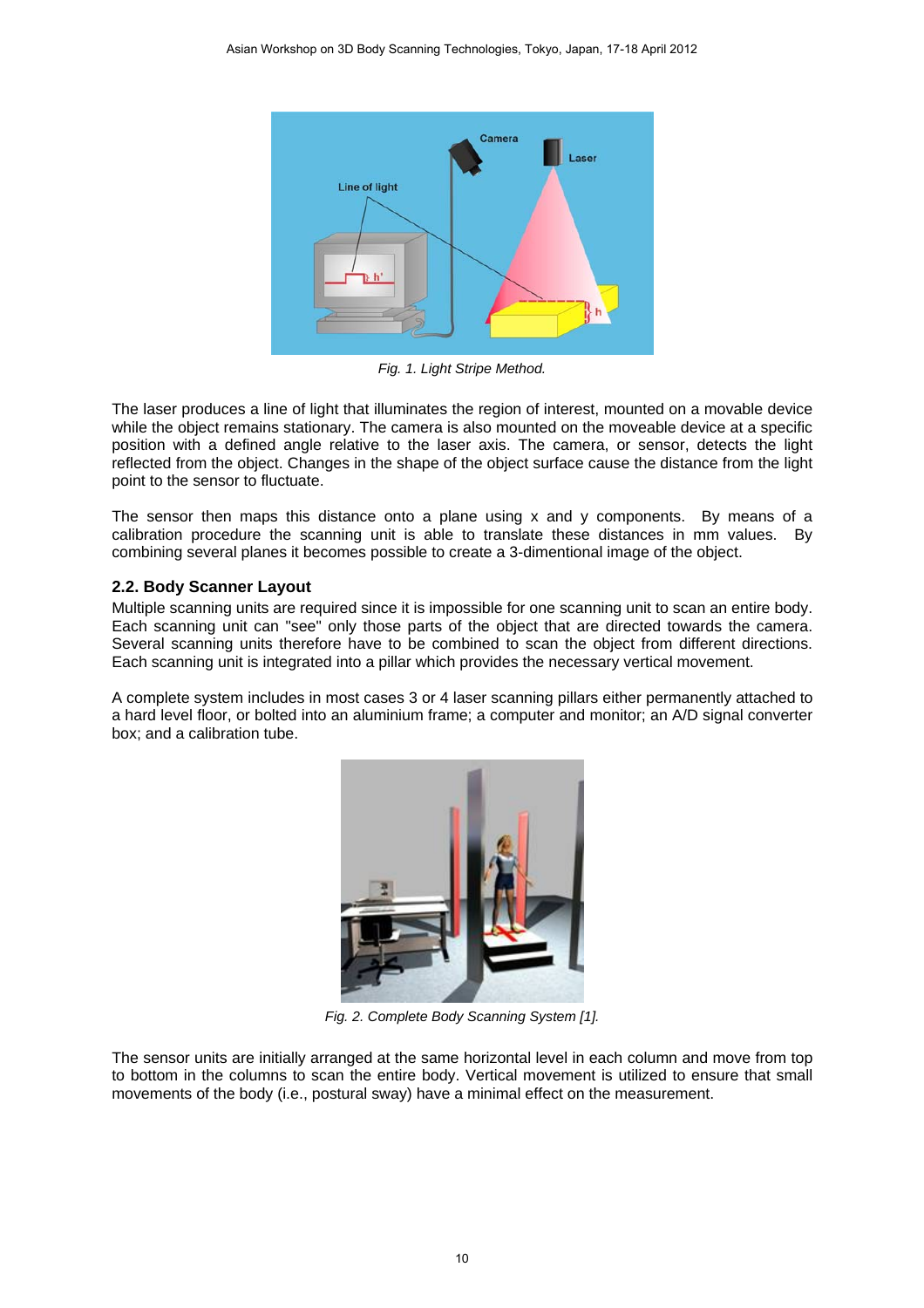A special calibration procedure ensures that the data delivered by from each of the sensors can be combined into a single coherent three-dimensional model of the scanned object.



*Fig. 3. Combination of different scans in a 3d model by means of calibration.* 

#### **2.3. Occlusion**

After combining the output of several scanning units, there may be parts of the object that cannot be scanned due to occlusion, where the cameras do not "see" them. Assume, for example, that a set of scanning units is arranged around the object and moved linearly from top to bottom during the scanning process. If the light from the lasers forms a horizontal plane and the cameras are mounted above the lasers are directed slightly downward to record images of the laser line on the object, then it is impossible for the cameras to "see" the area below the horizontal laser line (e.g., under the chin of a standing person).

To avoid this situation, each sensor head can optionally be equipped with two cameras. Each sensor head then has one camera located above the laser plane, directed slightly downward and one camera located below the laser plane, directed slightly upwards. This duplication of the measurement area is called double triangulation and enables body areas such as the lower side of a chin to be scanned. Even when a body scanner employs double triangulation, there will still be some parts of an object where occlusion can occur and therefore may not be completely reconstructed.



*Fig.4. Occlusion of a body scan (e.g. wrinkles of the t-shirt).*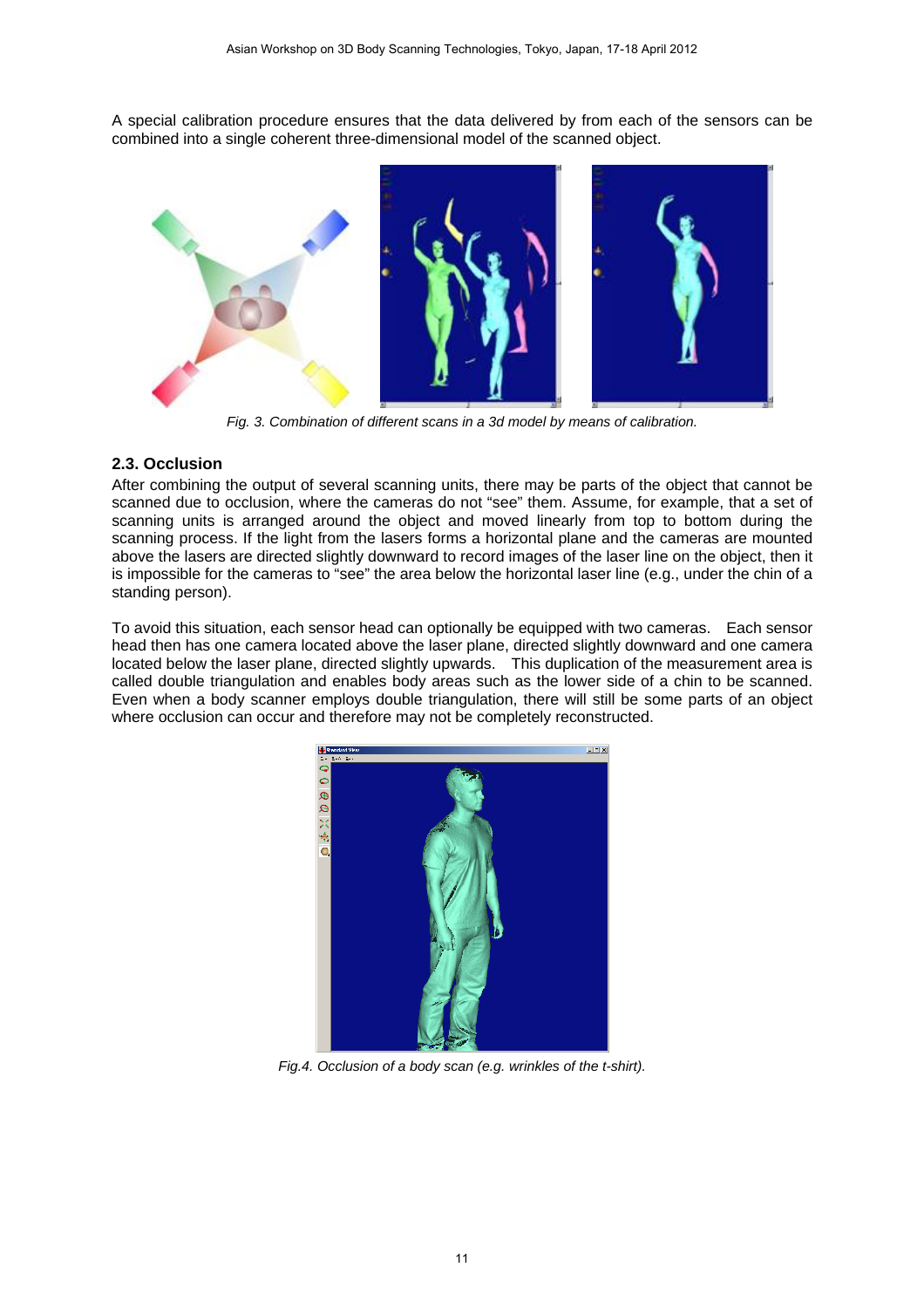Although there is always the possibility to use software algorithms to try to reconstruct these gaps in the scanned data, one of the main goals for the layout of the VITUS body scanners was to find a set up were these occluded areas were minimized in the standard measurement positions.





*Fig. 5. Occluded areas in the row scan data. Fig. 6 Reconstructed 3d model by software.* 

#### **2.4. Different Surface Colors**

As the measurement method is an optical one, all visible objects in the measurement area are included in the measurement result. However, if the surface is highly reflective or extremely dark, this could cause gaps in the signal and therefore degrade the result.

In general the light stripe method as deployed by the VITUS scanners is a very robust method and highly suitable for the task, because lasers of a specific wavelength are used to produce the light stripe. In addition the VITUS body scanners use a scanning unit with a very wide dynamic range so that different reflection intensities can be accurately detected.



*Fig.7. Scan of business man dressed in white shirt and black trousers .*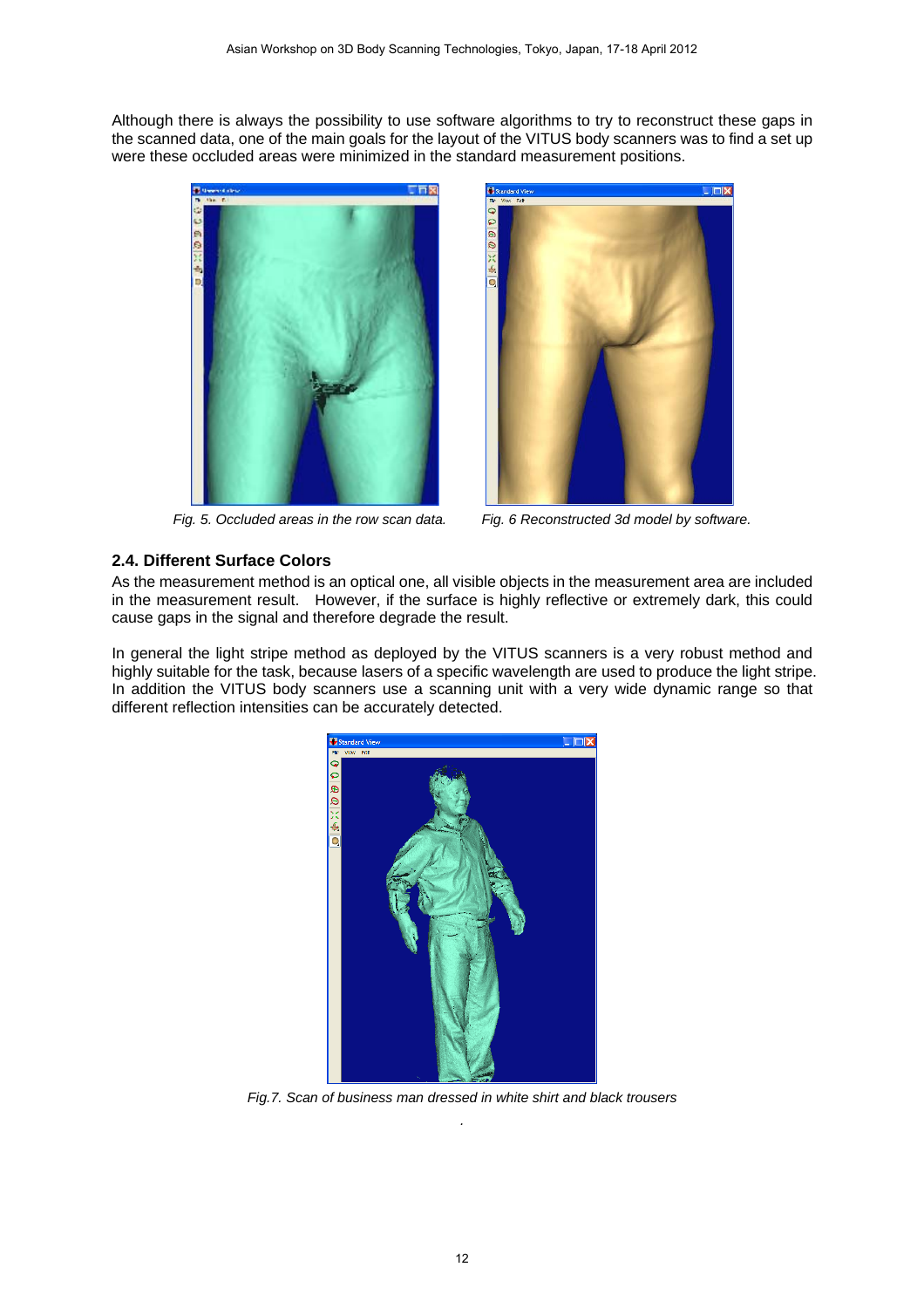#### **2.5. Grey level Texture**

For some measurement applications it is beneficial to obtain the texture of the scanned point or surface area in addition to the 3d surface point spatial information (i.e. X,Y,Z value). This can be used for marker detection. The VITUS body scanners can therefore optionally provide grey level information of each scanned surface point.



*Fig.8. Grey level Scan* 

## **3. Cooperation with Human Solutions**

Vitronic entered into a partnership with "Human Solutions" in the early stages of the VITUS product family. Since 1999 "Human Solutions" and Vitronic have been cooperation partners. As an integrated solution partner, Human Solutions develops innovative solutions for customized clothing, size determination and anthropometrical measurements.

Today Human Solutions has extensive experience in this market. With more than 300 installations, Human Solutions is a worldwide leader in this market. Their solutions are based on VITUS body scanners (VITUS smart LC and VITUS smart XXL) for measurement of the customers.



*Fig.9. Typical application for measurement of the human body [1]*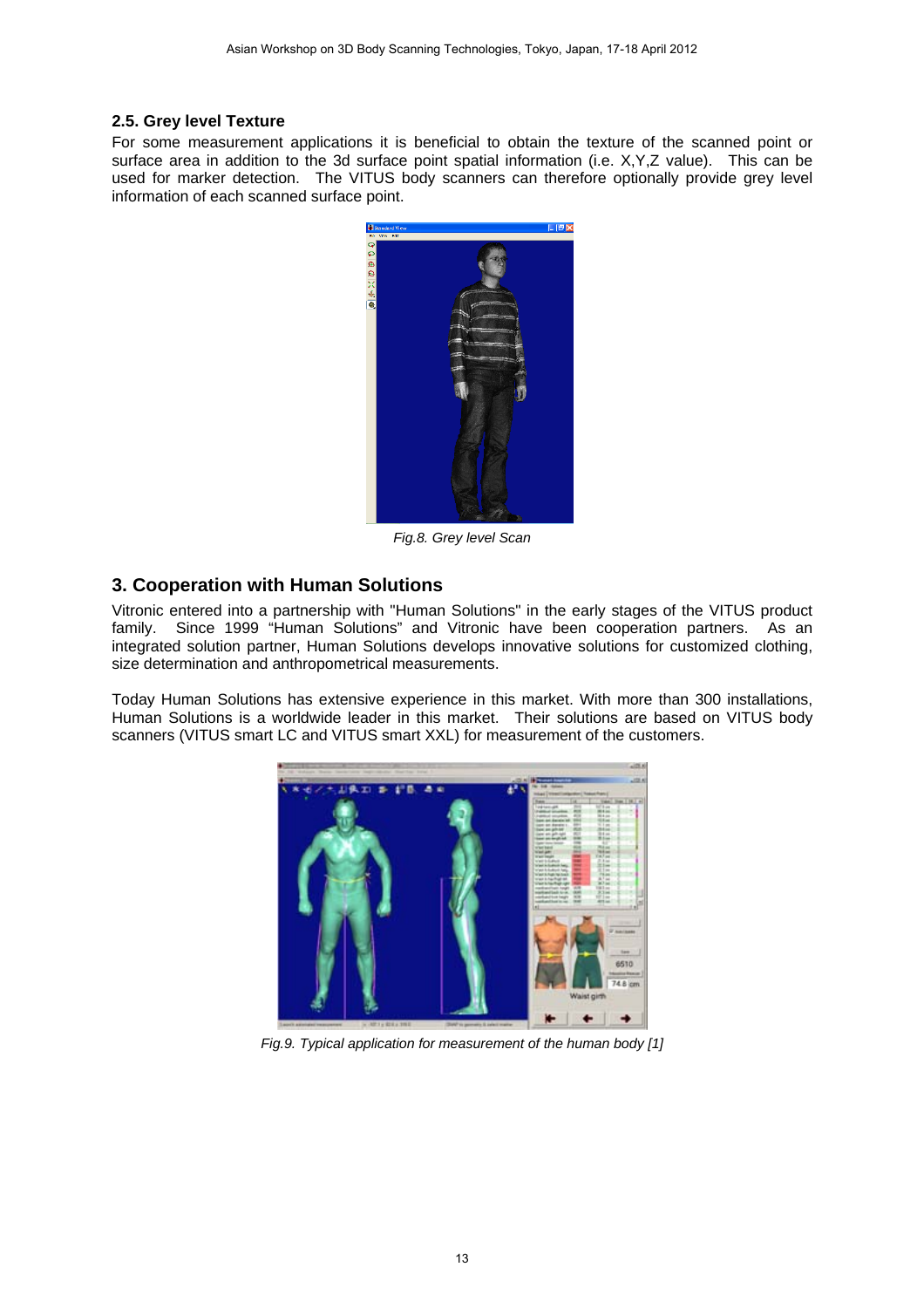# **3. VITUS smart body scanners**

# **3.1. VITUS smart XXL**



*Fig.10.VITUS smart XXL [1]* 

| Measurement principle                 | optical triangulation        |
|---------------------------------------|------------------------------|
|                                       | with laser light             |
| Safety                                | Eye-safe Laser Class 1       |
| Sensor heads                          | 4 dual-camera heads          |
| Measurement range Height Z            | 2100 mm                      |
| Measurement range Depth X             | 1000 mm                      |
| Measurement range Width Y             | 1200 mm                      |
| Accuracy                              | Average girth error $<$ 1 mm |
| cylindrical tube 110 mm diameter,     |                              |
| 2100<br>height<br>mm<br>constant      |                              |
| temperature within the range of 15° - |                              |
| $30^{\circ}$ C                        |                              |
| Measurement time approx.              | 12 <sub>s</sub>              |
| Point density                         | $27$ pts/cm <sup>2</sup>     |
| Scanner Height Z                      | 2850 mm + Frame 100 mm       |
| Scanner Depth X                       | 2200 mm                      |
| Scanner Width Y                       | 2200 mm                      |
| Scanner Area                          | $4.84 \text{ m}^2$           |
| Input Voltage                         | 230 V / 50 Hz                |
|                                       | 115 V / 60 Hz                |
|                                       | 420 VA                       |

| Table 1. Specification VITUS smart XXL. |  |
|-----------------------------------------|--|
|-----------------------------------------|--|